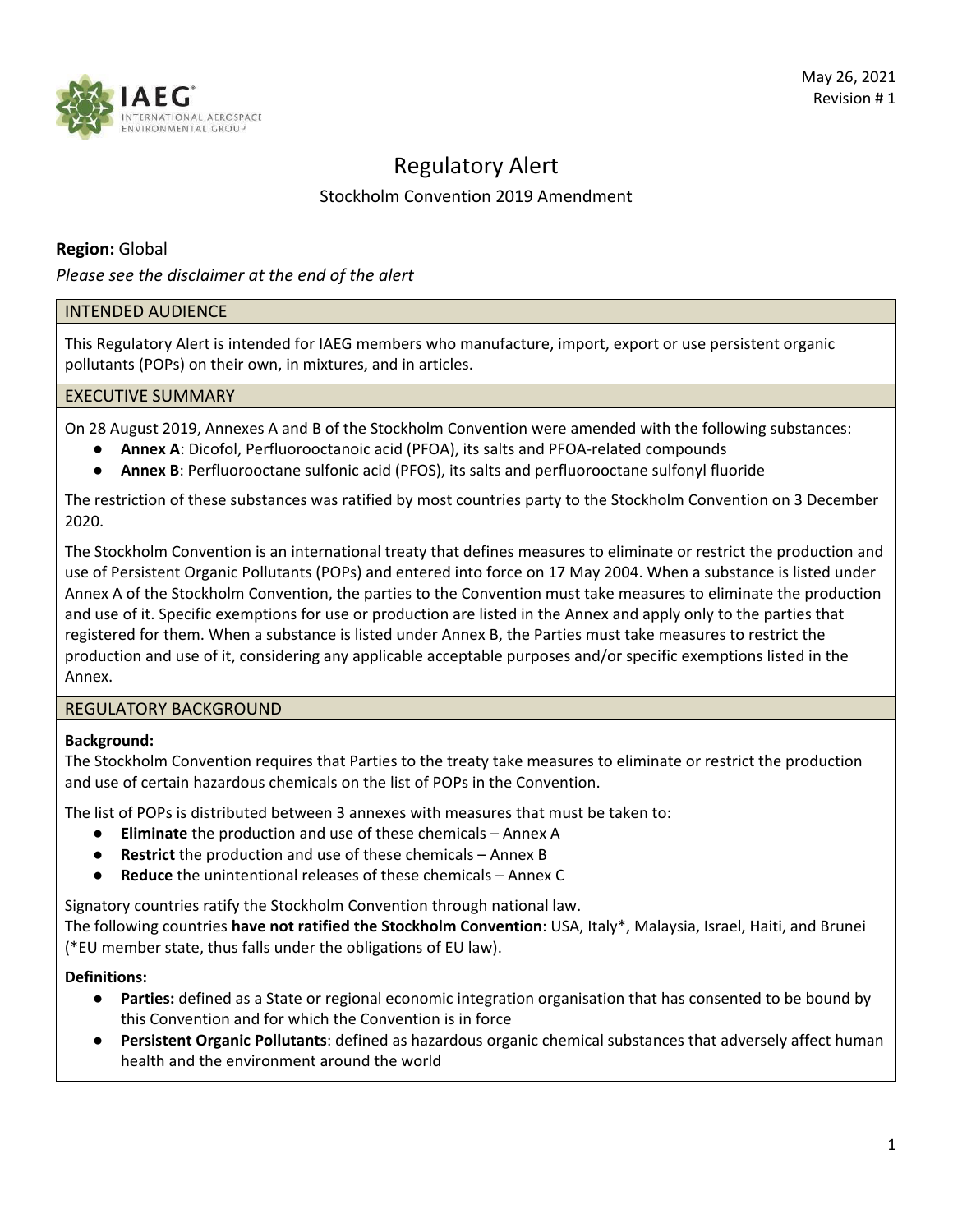

Secretariat: headed by the Secretary-General, the organ that administers and coordinates the activities of the United Nations

#### APPLICABILITY

The Stockholm Convention applies to the production and use of POPs on their own, in mixtures, and in articles.

- The production, use, import and export of chemicals in Annex A is prohibited, except for permitted uses detailed in Annex A, or export to a country not bound by the Convention with the provision of certification specifying the intended use of the chemical.
- The production, use, import and export of chemicals in Annex B is restricted unless specific exemptions or acceptable uses apply.

**General exclusions** to the prohibition include:

- If the substance is used for laboratory-scale research or as a reference standard
- Chemicals listed in Annex A and Annex B may be imported or exported for the purpose of environmentally sound disposal

#### RELEVANT DATES

- ❖ **Stockholm Convention adopted:** 22 May 2001
- ❖ **Stockholm Convention in force:** 17 May 2004
- ❖ **Substances (Dicofol, PFOA, PFOS) added to the Stockholm Convention:** 28 August 2019
- ❖ **Substances (Dicofol, PFOA, PFOS) ratified by majority of Parties:** 3 December 2020

#### REGULATORY OBLIGATIONS

**Obligations:**

- Substances listed under Annex A or B must not be manufactured, imported, used, or transferred except for the specified allowable uses or exemptions.
- In the case of stockpiles including products or articles upon becoming wastes, containing or contaminated with a chemical in Annex A, B or C, appropriate strategies must be implemented to identify, manage, and destroy the chemicals in an environmentally sound manner.
- Manufacturers must adhere to any rules involving the unintentional release of substances listed in Annex C.
- Manufacturers and importers must follow any further measures made under amendments to the convention to minimise the release of POPs.
- Equipment containing greater than 0.05% polychlorinated biphenyls and volumes greater than 5 litres must be labelled.
- Annexes A and B set forth a number of specific exemptions (see "Useful Links" section below) for which Parties may register by means of a notification in writing to the Secretariat.
- To Parties that are registered for the specific exemptions, any expanded polystyrene and extruded polystyrene containing hexabromocyclododecane must be easily identified by labelling.
- To Parties that are registered for the exemption, any utility poles and cross-arms containing pentachlorophenol can be easily identified by labelling.

Initially 12 POPs were regulated by the Stockholm Convention. These were:

- **Annex A**: Aldrin, Chlordane, Dieldrin, Endrin, Heptachlor, Mirex, Toxaphene
- **Annex B**: Dichloro‐diphenyl‐trichloroethane (DDT)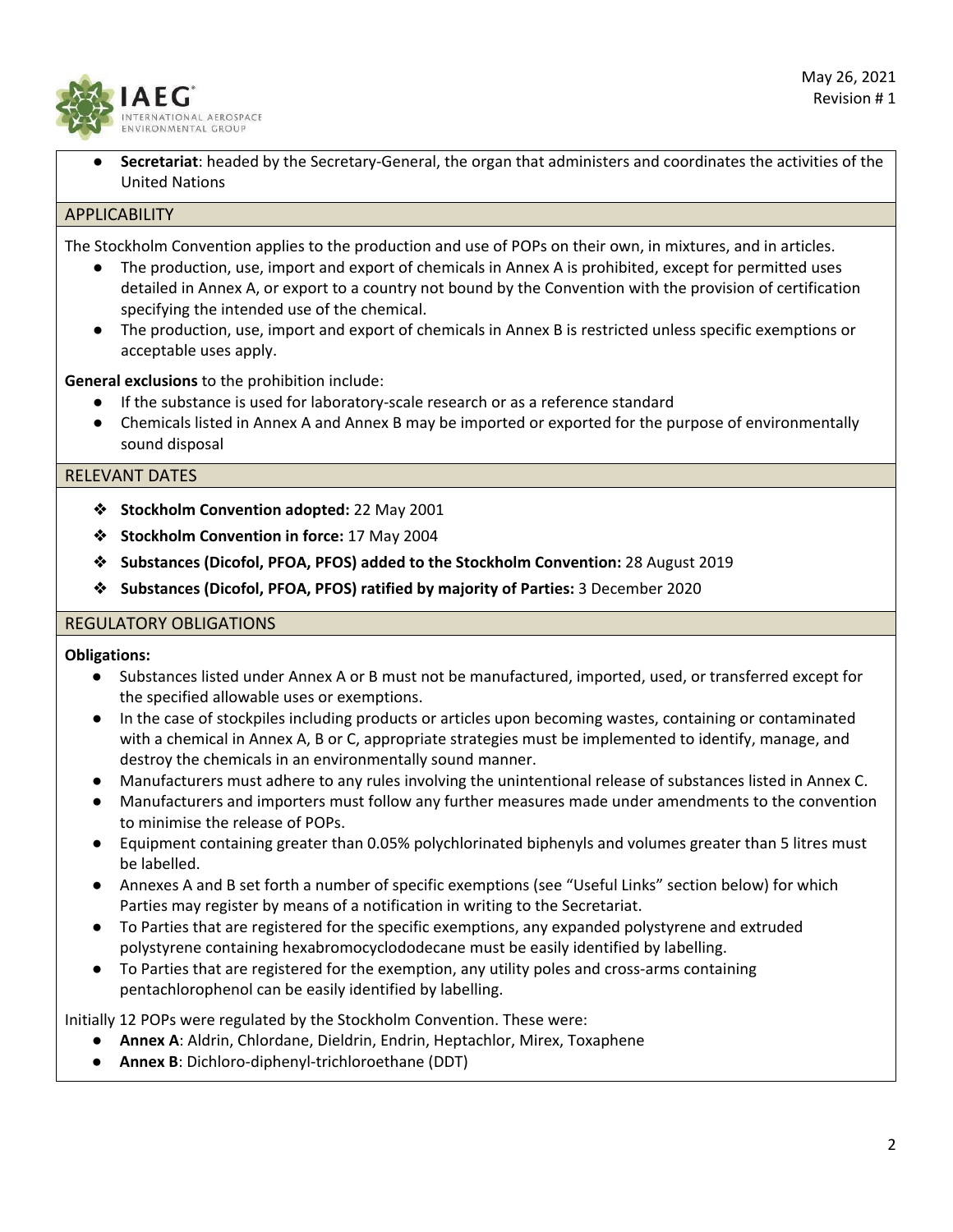

● **Annex C**: Hexachlorobenzene (HCB), Polychlorinated Biphenyls (PCBs), Polychlorinated dibenzo‐p‐dioxins (PCDD), Polychlorinated dibenzofurans (PCDF)

### **Amendments:**

Amendments to the Annexes of the Stockholm Convention enter into force, for all parties, one year after the date of their communication unless:

- A party opts out of the amendment within the one-year period;
- A party has not deposited an instrument of ratification, acceptance, approval, or accession with respect to these amendments (known as opt in parties).

The following **substances** were **added** to the Stockholm Convention on **28 August 2019**. The restriction of these substances was ratified by most countries party to the Stockholm Convention on 3 December 2020.

- **Annex A**: Dicofol, Perfluorooctanoic acid (PFOA), its salts and PFOA‐related compounds
- **Annex B**: Perfluorooctane sulfonic acid (PFOS), its salts and perfluorooctane sulfonyl fluoride

The following countries are parties to the Stockholm Convention, and have **not yet ratified the 28 August 2019 amendment**: Argentina, Australia, Bahrain, Bangladesh, Botswana, Canada, China, Guatemala, India, Mauritius, Micronesia, Republic of Moldova, Russia, Slovenia, Uzbekistan, Vanuatu, and Venezuela. Japan has ratified only for PFOS and Republic of Korea will ratify the amendment on 3 June 2021.

The text of the Convention with the 2019 Amendments adopted has recently been finalized and is available on the Convention website.

#### RISKS TO AEROSPACE AND DEFENSE

Specific acceptable purposes and exemptions that are directly relevant to the aerospace industry include:

- Perfluorooctanoic acid (CAS No: 335-67-1), its salts and PFOA-related compounds- in fire-fighting foam (until 2025), textiles for oil and water repellency
- Perfluorooctane sulfonic acid (CAS No: 1763-23-1), its salts and perfluorooctane sulfonyl fluoride (CAS No: 307‐35‐7) ‐ in aviation hydraulic fluids

Failure to comply with the provisions of the Stockholm Convention poses risks for reputational damage, closure of facility and/or high fines, and varies by Party.

#### USEFUL LINKS

**Stockholm Convention:** http://chm.pops.int/

**Specific Exemptions:** http://chm.pops.int/Implementation/Exemptions/SpecificExemptions/tabid/1133/Default.aspx

**Chemicals Proposed for Listing under the Convention:** http://chm.pops.int/TheConvention/ThePOPs/ChemicalsProposedforListing/tabid/2510/Default.aspx

#### **Status of Ratification by Country:**

http://www.pops.int/Countries/StatusofRatifications/PartiesandSignatoires/tabid/4500/Default.aspx